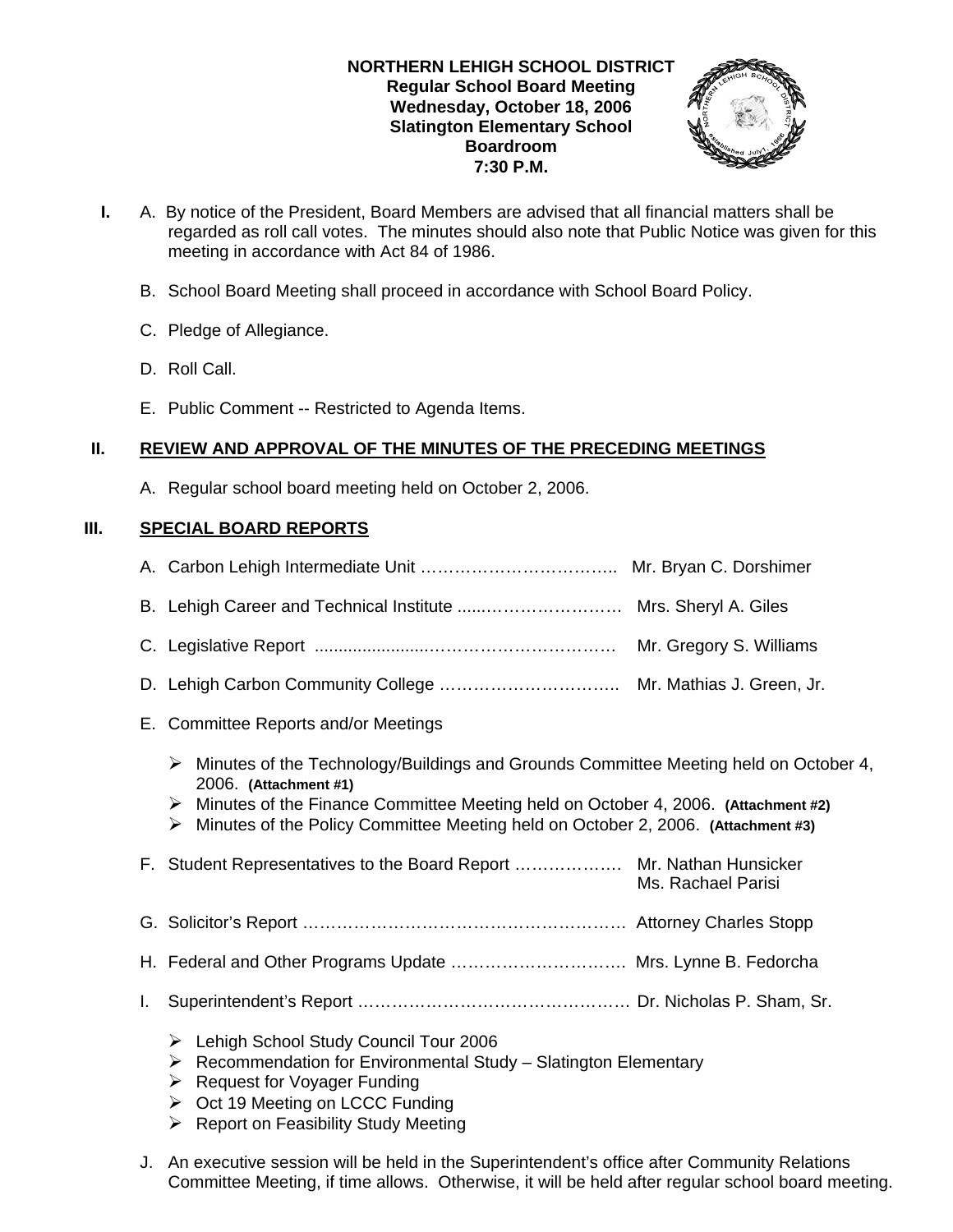#### **IV. PERSONNEL**

#### A. Rescind Appointments

- 1. Approve to rescind appointment of Vincent Galeone as a substitute teacher for the school district which was approved on the September 20, 2006 board agenda. He has moved out of the school district and the commute to the school is prohibitive.
- 2. Approve to rescind appoint of Brian Sammler as High School Wellness and Fitness Temporary Vacancy Replacement Teacher which was approved on the October 2, 2006 board agenda. After consideration he has decided not to take the position.
- 3. Approve to rescind original motion for hiring of Kimberly Jones as Technology Teacher which was approved on the September 20, 2006 board agenda.

#### B. Nomination for Appointment

1. Instructional

|  | a. Kimberly Jones        |                                                                                                            |
|--|--------------------------|------------------------------------------------------------------------------------------------------------|
|  | Assignment:              | Technology Teacher Grades 3-6/District-wide<br><b>Technology Mentor, New Position Accountability Block</b> |
|  |                          | <b>Grant Funded</b>                                                                                        |
|  | Salary:                  | \$32,261.00 (for 163 days)                                                                                 |
|  | <b>Effective Date:</b>   | October 10, 2006                                                                                           |
|  | <b>Termination Date:</b> | June 15, 2006                                                                                              |
|  | b. Ethan Brownback       | CLIU #21 Guest Teacher Program                                                                             |
|  | Assignment:              | Temporary Vacancy Replacement, High School                                                                 |
|  |                          | Wellness & Fitness Teacher, replacing Tanya Simms                                                          |
|  |                          | who was granted a child rearing leave of absence.                                                          |
|  | Effective:               | October 13, 2006                                                                                           |
|  | Salary:                  | \$38,000 (Step 1 Bachelors on the 2005-2006                                                                |
|  |                          | <b>CBA Salary Schedule)</b>                                                                                |
|  | <b>Termination Date:</b> | January 23, 2007                                                                                           |
|  |                          |                                                                                                            |

- C. Approve to appoint Renee Evans to teach the PSSA Excel English class in the senior high school. Beginning in January 2007 she will teach ten sessions of English scheduled from 2:35 p.m. to 3:35 p.m. She will be compensated two hours for each session taught at a rate of \$20.00 per hour.
- D. Approve to appoint Joann Wasilkowski to teach the PSSA Excel Mathematics class in the senior high school. Beginning in January 2007 she will teach ten sessions of English scheduled from 2:35 p.m. to 3:35 p.m. She will be compensated two hours for each session taught at a rate of \$20.00 per hour.
- E. Approve the following marching band staff for the 2006 marching season: (These salaries were included in the senior high budget for the 2006-2007 school year.)

 Percussion Arranger – Scott Wolfinger - \$2,000.00 Drill Design (Marching) – James Corle - \$2,000.00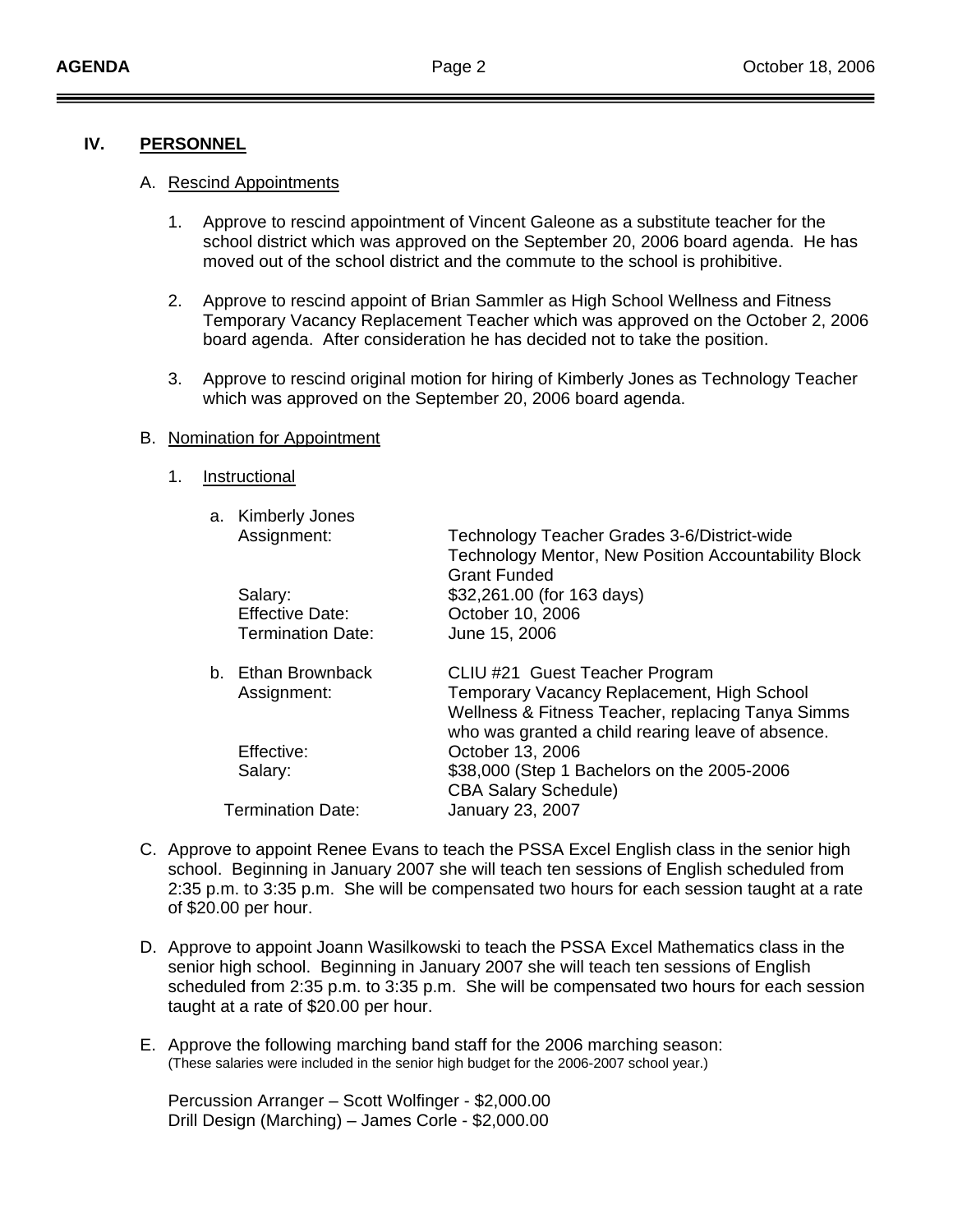F. Approve the request of Tracy Ettinger,  $2^{nd}$  grade teacher at Peters Elementary, to take a one day uncompensated leave of absence. She will be using her two personal days in conjunction with this one uncompensated day to accompany her husband on a work related trip.

#### G. Unpaid Volunteers

 Approve the following unpaid volunteer aides in the Peters Elementary School for the 2006- 2007 school year: Robin Blocker, Shannon Czarnecki, Ruth Davies, Tracy Delans, Melissa Fritchman, Rachel Hillegas, Beth Holm, Jennifer Hunsicker, Judy Lagrotteria, Donna Lobach- Berger, Shelly Long, Evelyn Mateo, Lynne McGeehan, Michele Miller, Vicky Papay, Alicia Quigley, Amy Shoff, JoAnne Sipos, Felicia Thomas, Charles Uhler, Star Ybanez, Kathy Yelinek.

## **V. CONFERENCES**

- A. Christine Leslie Pennsylvania Science Teachers Association 2006 Annual Conference Nov 30 and Dec 1, 2006 – Hershey, PA – Registration: \$80.00, Meals: \$20.00, Travel: \$50.00, Lodging: \$130.00 – Total Approximate Cost: \$300.00 – Funding: C & I Budget **(Attachment #4)**
- B. Theresa Cinicola Pennsylvania Science Teachers Association 2006 Annual Conference Nov 30 and Dec 1, 2006 – Hershey, PA – Registration: \$80.00, Meals: \$20.00, Lodging: \$130.00 – Total Approximate Cost: \$250.00 – Funding: C & I Budget **(Attachment #5)**
- C. Julie Everett Pennsylvania Science Teachers Association 2006 Annual Conference Nov 30 and Dec 1, 2006 – Hershey, PA – Registration: \$80.00, Meals: \$20.00, Lodging: \$130.00 – Total Approximate Cost: \$250.00 – Funding: C & I Budget **(Attachment #6)**
- D. Stephen Drake 2006 TEAP Conference Nov 2-4, 2006 Camp Hill, PA Registration: \$35.00, Meals: \$70.00, Travel: \$67.20, Lodging: \$105.84 – Total Approximate Cost: \$278.04 – Funding: C & I Budget **(Attachment #7)**

## **VI. POLICY**

#### A. Board Policy

- 1. Approve revisions to existing school board policy #122, Programs, Extra Curricular Activities, as presented after first reading. **(Attachment #8)**
- 2. Approve revisions to existing school board policy #123, Programs, Interscholastic Athletics, as presented after first reading. **(Attachment #9)**
- 3. Approve to adopt new school board policy #137.1, Programs, Extracurricular Participation by Home Education Students, as presented after first reading. **(Attachment #10)**
- 4. Approve to adopt new school board policy #140.1, Programs, Extracurricular Participation by Charter/Cyber Charter Students, as presented after first reading. **(Attachment #11)**